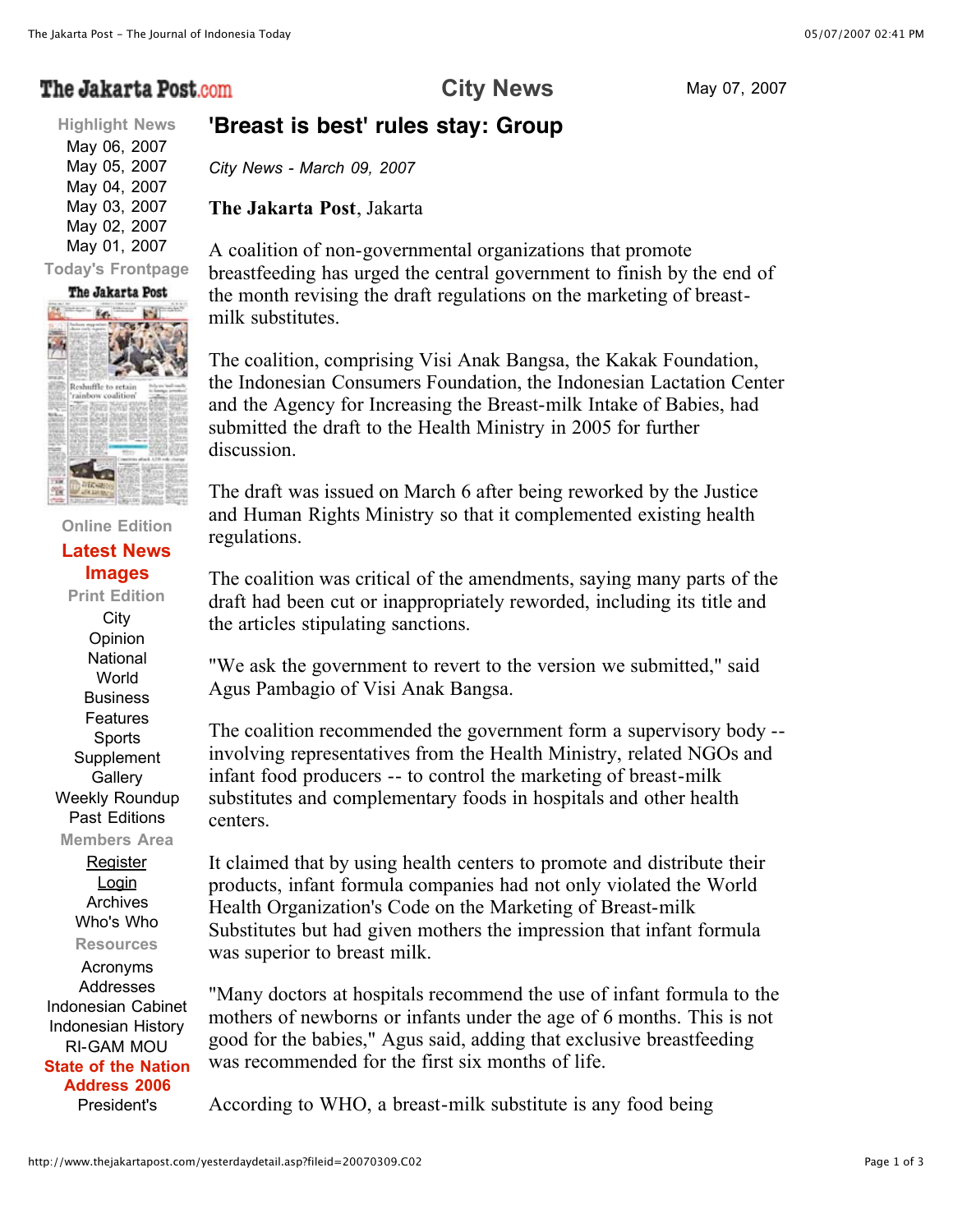Inauguration Speech Tsunami Declaration Links Where to go **About Us** Company Info Online Media Kit

Print Media Kit



**A SMALL PART OF THE BRAIN INFLUENCES** THE MOST COMPLEX **FUNCTIONS OF THE BODY.** 

marketed or represented as a partial or total replacement for breast milk, while complementary food includes any food -- whether manufactured or locally prepared -- suitable as a complement to breast milk or to infant formula, when either becomes insufficient to satisfy the nutritional requirements of the infant. Such food is also commonly called "weaning food" or a "breast-milk supplement".

The coalition has for years been campaigning to communicate the health risks of not breastfeeding infants and recommends that mothers start breastfeeding within one hour of birth.

According to its data, one infant dies every seven minutes in the country, and breastfeeding is associated with a reduction in the risk of postneonatal death.

"We are not setting out to hurt the infant food business, we just want the government to manage and control marketing activities through the regulations," Agus said.

The draft of the regulations bans advertising infant formula as suitable for infants under the age of six months and states that the use of formula can hamper breast-milk digestion.

It also states that sanctions will be imposed on medical workers who tell mothers infant formula is superior to breast milk or to the formula companies, in the form of written warnings, media announcements, fines of up to Rp 1 billion or the revocation of licenses.

The coalition has urged the Association of Infant Food Producers to monitor the marketing of its products in supermarkets and other distribution outlets.

Hendro H. Poedjono, the association's secretary-general, said it was unfair to blame formula companies.

"Basically, we support the breastfeeding campaign. Breast-milk substitutes are only alternative foods that should be given to babies in particular cases, for example in the case of the onset of lactation being delayed for four days or more," he told *The Jakarta Post*.

He said the industries had a code of conduct that was based on the WHO code.

"However, we will adhere to the regulations and accept the imposition of sanctions." (04)

City Opinion National World Business Features Sports **Latest News** Supplement **Gallery Weekly Roundup Your Column Past Editions** Acronyms Addresses Indonesian Cabinet Indonesian History Links Where to go